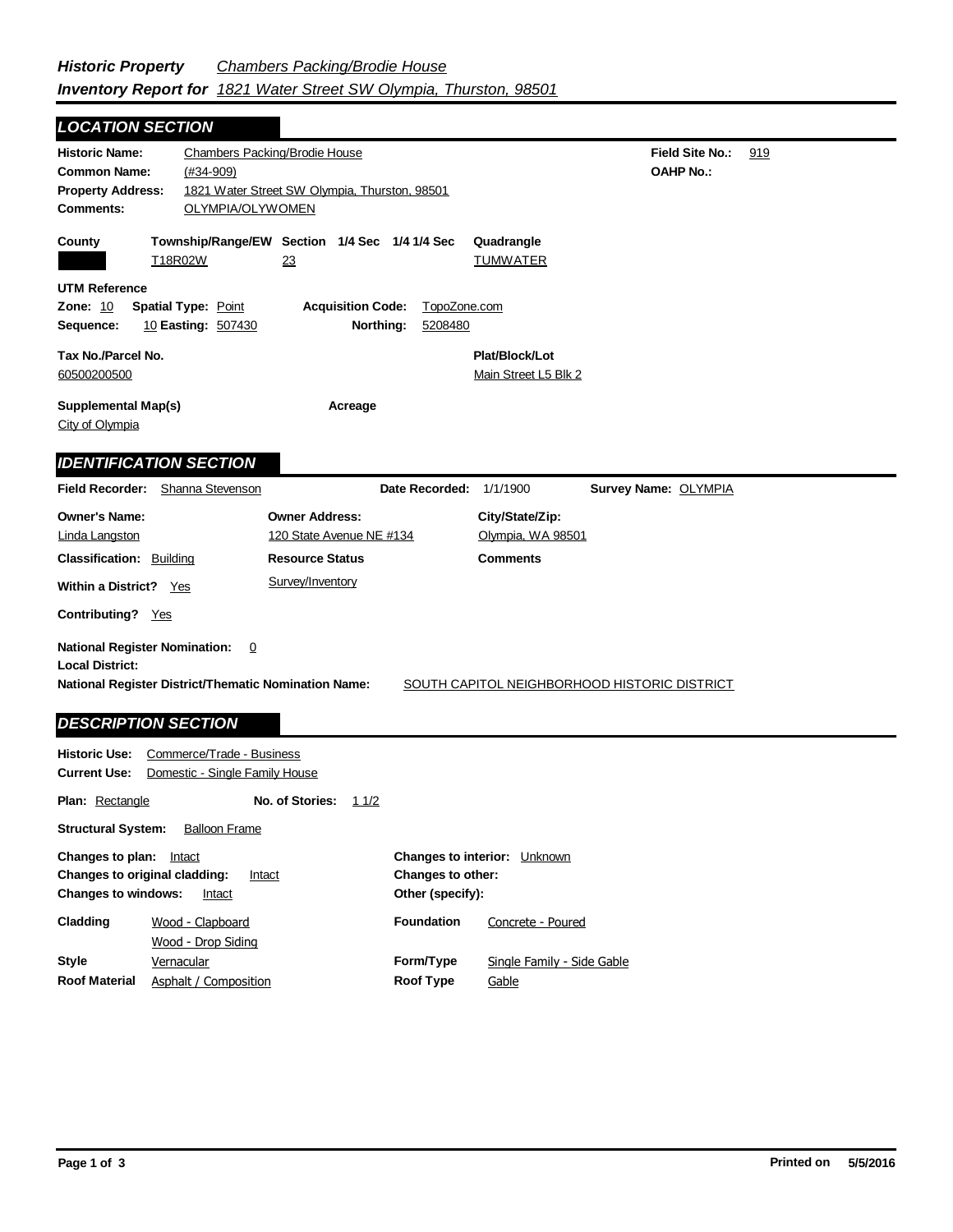## *NARRATIVE SECTION*

| <b>Study Unit</b>                                                               | Other           | Date Of Construction: | 1910 |
|---------------------------------------------------------------------------------|-----------------|-----------------------|------|
| Manufacturing/Industry                                                          |                 | Architect:            |      |
| Other                                                                           | Women's History | Builder:              |      |
|                                                                                 |                 | Engineer:             |      |
| Property appears to meet criteria for the National Register of Historic Places: | <u>No</u>       |                       |      |
| Property is located in a historic district (National and/or local):             | <u>No</u>       |                       |      |

**Property potentially contributes to a historic district (National and/or local):**

*Statement of Significance* For environmentally aware people over a wide area of the Pacific Northwest, the words "Nisqually Delta" are practically synonymous with the name "Flo Brodie". This dedicated and enthusiastic woman devoted a vast amount of time and incredible energy over the years to spur preservation of the sole remaining unspoiled river delta on Puget Sound as habitat for native wildlife, a stopover for migratory birds and a marine ecosystem.

> As a transplanted Easterner, moving to Seattle and later, Olympia, in the post-World War II era, she liked to point out to Northwest residents that she became aware of the pollution of our air and water, overcutting of forests, destruction of wildlife habitat and other ills of civilization in America early in her life, and had a desire to save some of what remained pristine in this region while still possible.

> She believed that accurate information, delivered to those in positions to implement policy, was the prime weapon for success in any environmental campaign. Her tireless research and enthusiasm for educating the public, aided by a flow of photocopied material, along with attending state and federal governments produced positive results. Concerned citizens were inspired over the years to resist proposals to turn the crucial delta of the historic Nisqually River, originating in the glacial ice of Mount Rainier and flowing on to Puget Sound, into an over built, industrialized port, a super garbage dump, aluminum mill or other speculative ventures considered by politicians and business tycoons.

She first came to Olympia with her attorney husband - he was recruited to work in state governmental legal processes, she as an independent interior designer with Seattle affiliations. She quickly became involved with Washington State Capital Museum and contributed much volunteer time to a growing program of fine arts exhibitions and collecting by this cultural outpost.

A lasting friendship formed with Miss Margaret McKenny, ardent environmentalist and enlightened educator, from a pioneer Olympia family, turned her major interest to the Preservation of Nisqually Delta, and an association of like-minded citizens was formed in 1969. Flo Brodie served as president of Nisqually Delta Association from that year through 1980, continuing in an emeritus capacity until a lengthy battle with cancer resulted in her death on May 30, 1992.

Continuous efforts of the NDA and its supporters contributed much toward the designation of over 1,300 acres as a National Wildlife Refuge in 1974. The following year, Flo Brodie was named Environmentalist of the Year by the Washington Environmental Council, with formal presentation of the award made by the first woman to become Washington's Governor, Dr. Dixy Lee Ray.

The modest hoe of Flo Brodie, near the Capitol Campus, served as the focal point for Nisqually Preservation efforts and a research center for students from The Evergreen State College, which became the eventual recipient of her library and archives. Her photocopy machine, seldom at rest during her lifetime, was donated to the downtown office of South Puget Environmental Education Clearing House, more widely known as SPEECH.

After earlier years spent in Amstradam, New York, and Boston, Massachusetts, in more than a quarter century residing in Olympia, Flo Brodie, a truly rugged and determined individual with unfailing good will and flashes of New England humor, spearheaded the successful movement to save the Nisqually Delta for future generations, along with Margaret McKenny and other individuals with similar interests. She was a moving force in establishing a viable program of fine arts exhibitions and education at Washington State Capital Museum. She worked toward realizing the Margaret McKenny Memorial Park in Capitol Forest as a lasting tribute. With no children of her own, she became an inspiring mentor to many young people with a consuming interest in regional environmental issues.

The archives collected and organized with so much effort remain in permanent archived form, accessible to benefit present and future students appreciative of the beauties and wonder of our natural world.

The house was originally the office of the Chambers Packing Company which operated a slaughterhouse in this area around the turn of the century.

*Description of Physical Appearance* One and one-half story side gable house with a front gable on the north end. A shed roof dormer is over the front entry which is offset to the south on the front facade. Six-over-one multipane windows.

*Major Bibliographic References* Compiled by Del McBride, Curator Emeritus Washington State Capital Museum